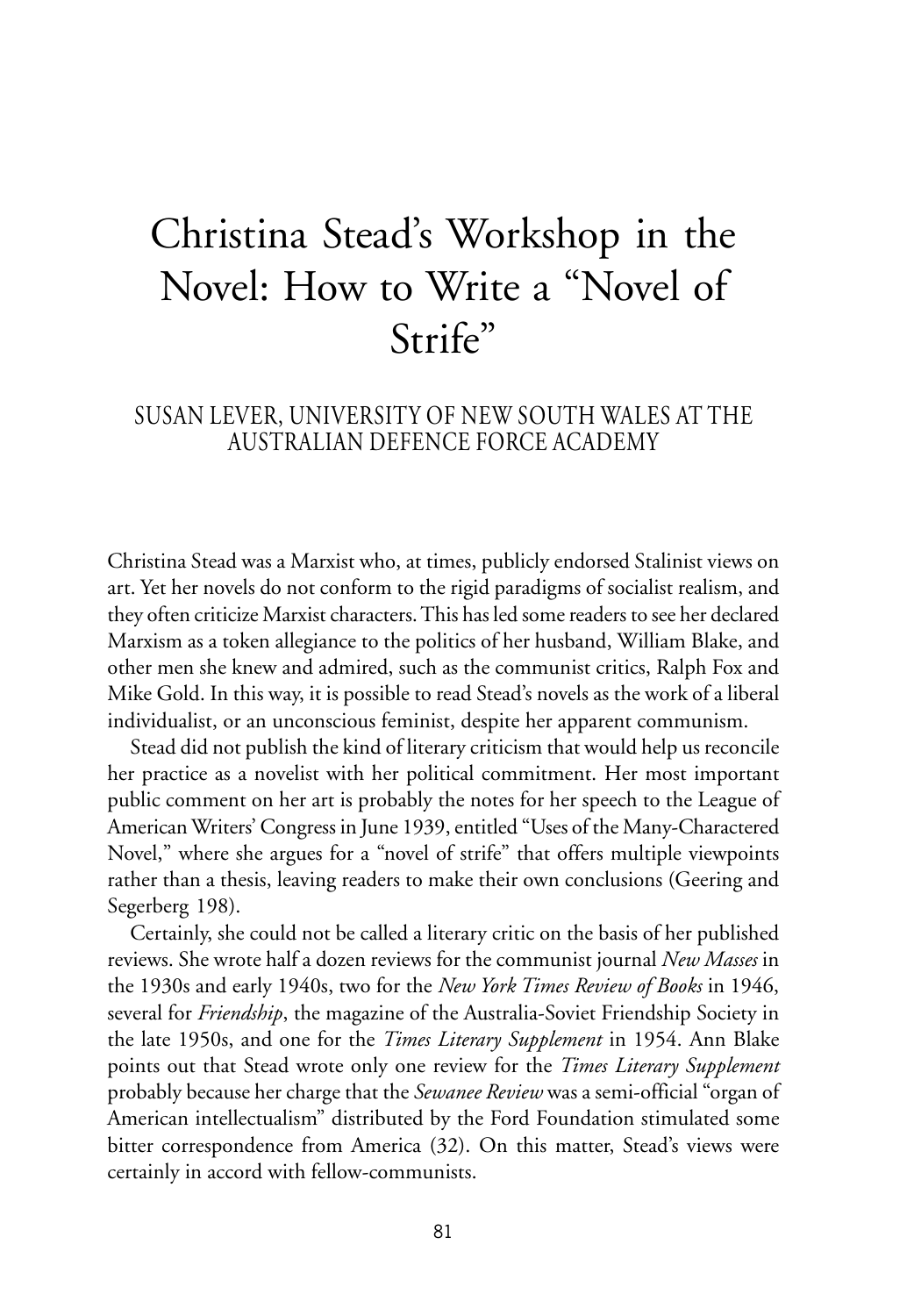Hazel Rowley sees Stead's reviews for communist journals as exercises in submission to Party opinion, suggesting, for example, that her first response to Boris Pasternak's *Dr Zhivago* was positive, but that she "dutifully" modified this to align with an accepted communist position when she reviewed the novel as "antisocialist propaganda" for *Friendship* (Rowley 423–24). There are at least four drafts of this review among Stead's papers in the National Library of Australia, and it is clear that, though she recognized Pasternak's poetic abilities from the start, she shared the perception of most communists (for example, Katharine Susannah Prichard) that the novel was awarded the Nobel Prize in 1958 as a Cold War propaganda exercise (NLA MS 4967, Box 7, Folder 46; Prichard and Shadbolt 30– 32). It would be extraordinary for a reviewer in a communist journal not to say so.

Her papers in the National Library reveal Stead as a careful reviewer, conscientiously researching the background to the books she reviewed, and struggling to adhere to the severe word-limits. But most of her literary opinions survive in letters or in the copious notes among her manuscripts. These are the opinions of a writer, and, except where they are written to the author in question, they do not show signs of any obligation to balance. Rowley gives a representative example when she cites Stead's opinion of Patrick White's *A Fringe of Leaves* (1976):

He is a devoted noble soul, etc. but he is trying to spread altar-juice all over Australia's dark and bloody history hoping that up will come lilies (of the soul), whereas it was those very Anglicans he admires so much who created the crime, the penal system, the brutal floggings etc. [. . .] A lot of hard work and honest craftsmanship has gone into this hardwon bilge. (517–18)

Rowley comments: "Scathing though she was, she had completely misunderstood White's intention. It was exactly the sort of opinion, hotly defended, that used to madden Stead's friends." Given the context of Stead's opinion—a letter to her agent and friend, Cyrilly Abels—it is surely more interesting as an indication of Stead's way of reading than as an attempt at objective assessment of *A Fringe of Leaves*. We can see it as evidence of Stead's continued interest in history as shifting forces of power, so that, even in such a throwaway comment, Stead, the Marxist, sought a political reading of the historical background to White's novel.

Stead was not a critical theorist but rather a reader interested in the craft and dynamics of a novel. She took note of the dull parts of the books she read, and she recognized their appeal even when she disapproved of their politics or sentimentality. Almost all of her typed notes on books begin with a plot outline (she was particularly interested in finding archetypal plots), then note any stylistic problems and those elements in the work she sees as powerful. An interesting example is her response to Thea Astley's *A Boatload of Homefolk* (1968)—apparently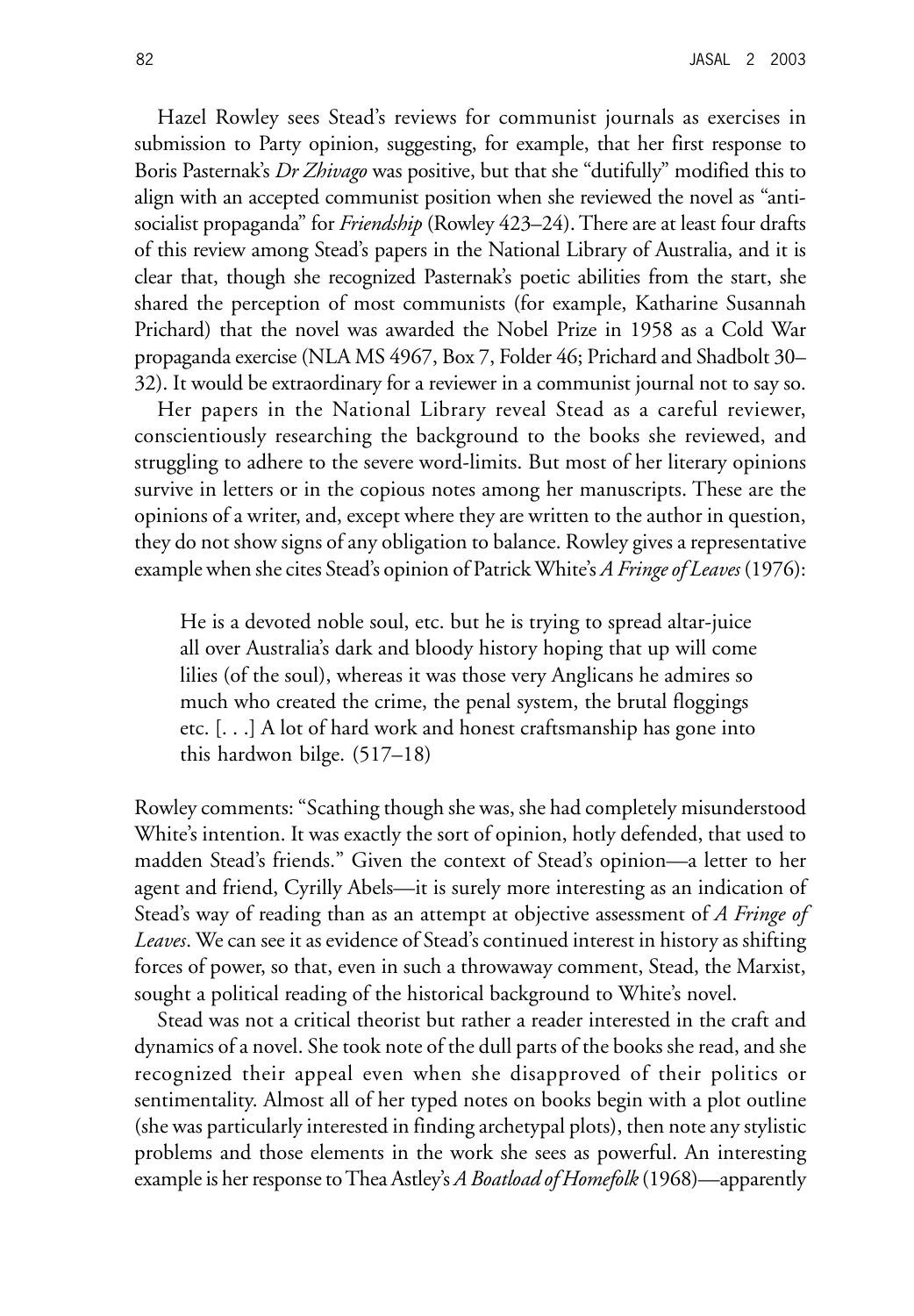she read this novel because its blurb claimed that Astley was the best Australian woman writer since Christina Stead. Stead found the novel:

vigorous, slapdash but strong sound and light effects, strange pursuit of some aging characters, so that word old or emphasis on repulsiveness of age appears in every line [. . .] Miss Verna Paradise, ridiculously overpainted, "the wolf in her loins" etc. Really shameful, but no doubt this violence part of the writer's personality.

She concludes, "It's good magazine writing, impressive in externals: sometimes style marred by involved cultist eloquence. She attacks and blows to pieces the unfortunate among her characters like the hurricane itself" (NLA MS 4967, Box 7, Folder 47).

In her personal notes, Stead could call Saul Bellow a "verbomaniac" and complain that the author was "too much with us" in a John Updike novel (Box 7, Folder 49). These are the opinions of a reader who resists an author's manipulation, and a writer who cannot abide clichés. Nevertheless, she responds to passion and even to "sincerity."

The most sustained evidence for Stead's approach to the novel is her working notes for the Workshop in the Novel she taught as an extramural course at New York University in the 1940s. These notes provide an insight into how Stead approached the writing task, and how she saw the novel as a genre in the years towards the end of the war. They also give some clues to the way Stead could function as both a committed Marxist and an open-minded writer. They help, too, in placing Stead in an international mid-twentieth-century context, rather than limiting our perspective to her position as an Australian writer, or as a woman/ feminist writer.

Stead taught this course in two consecutive terms, Fall 1943 and Spring 1944, and again in 1946 (Rowley 315). The manuscript notes in the National Library consist of several ring-bound notebooks, broken apart for typing (Box 11, Folder 84). They seem to be incomplete and it is likely that Stead revised some of the classes when she began work on the second course. Initially, it seems that she planned the twelve classes under the following headings:

1. Choice of subject, finding themes.

2. Making a Start. Schemes and plans. The "message" (Read, quote starts of authors).

3. Kinds of novels (odyssey, picaresque, historical, autobiog. biog. many-charactered, three-charactered, etc.) Discuss epoch, local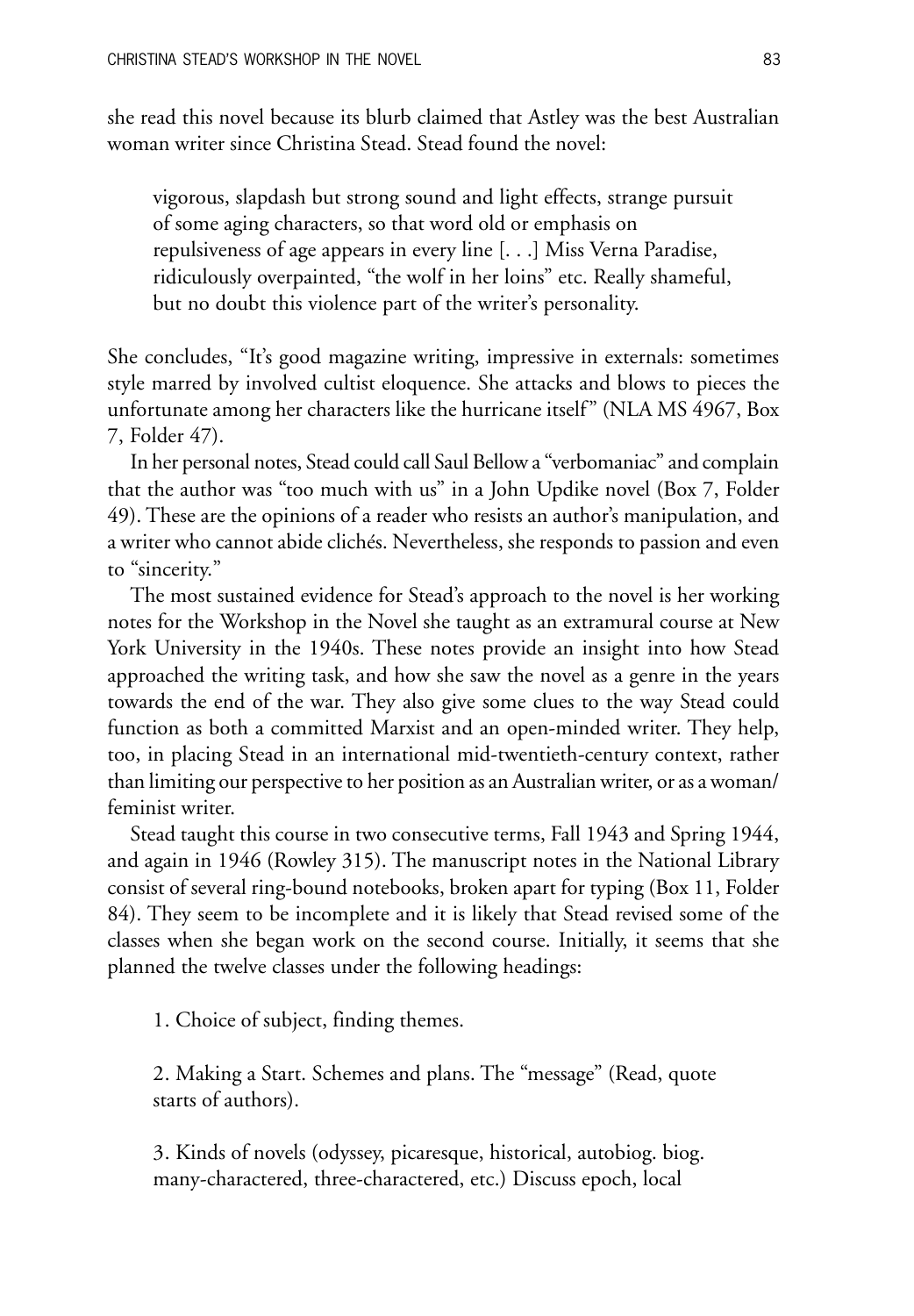(town-country) conditions of each: kinds of characters in each and subject suited to each, also temperament of author—(journals, notebooks, use in novels) What did you do as a child? ("People who hate me").

4. Characters, Character-Study. Where to get characters—use those you know best: how to study those you know [. . .] Kinds of character, protagonist, antagonist, third-party, backchat characters, traditional etc.

5. Characters, Character-Study. Animating the characters [. . .] you must yourself be an actor (or experimenter) to some extent.

6. Composition. Various kinds of writing needed: scenes, conversation, fine writing, statement, how reading influences your language. *Forces* that build, author's temperament, characters, "I will."

7. Composition. Construction of the scene, of dialogue of drama. Sources (Dickens' source in stenography).

8. (Or insert before) The Hero. The use of Extras (the masses, the crowd) Read books on stage-management.

9. Colour, Personality of the novel. Analysis of novels, *Moby Dick*, *Green Mansions* "colour novels" etc.

10. Novel of Social Criticism, Political novel, Novel of Reportage and other modern forms, Attitude of novelist towards his society.

11. Novelist's attitude towards himself: the "prison of the self." Novelist's personal problems.

12. Study of Critics, Journals, the like.

Stead seems to have revised these headings as she went, replacing the class on The Hero with another class on Character, assigning Dialogue to class 9, and devoting classes 10 and 11 to Composition and Style. There is no record of the original class 10 notes with their intriguing reference to the political novel and the attitude of the novelist towards society. Notes for the class on the Hero, undoubtedly based on Ralph Fox's ideas, are also missing.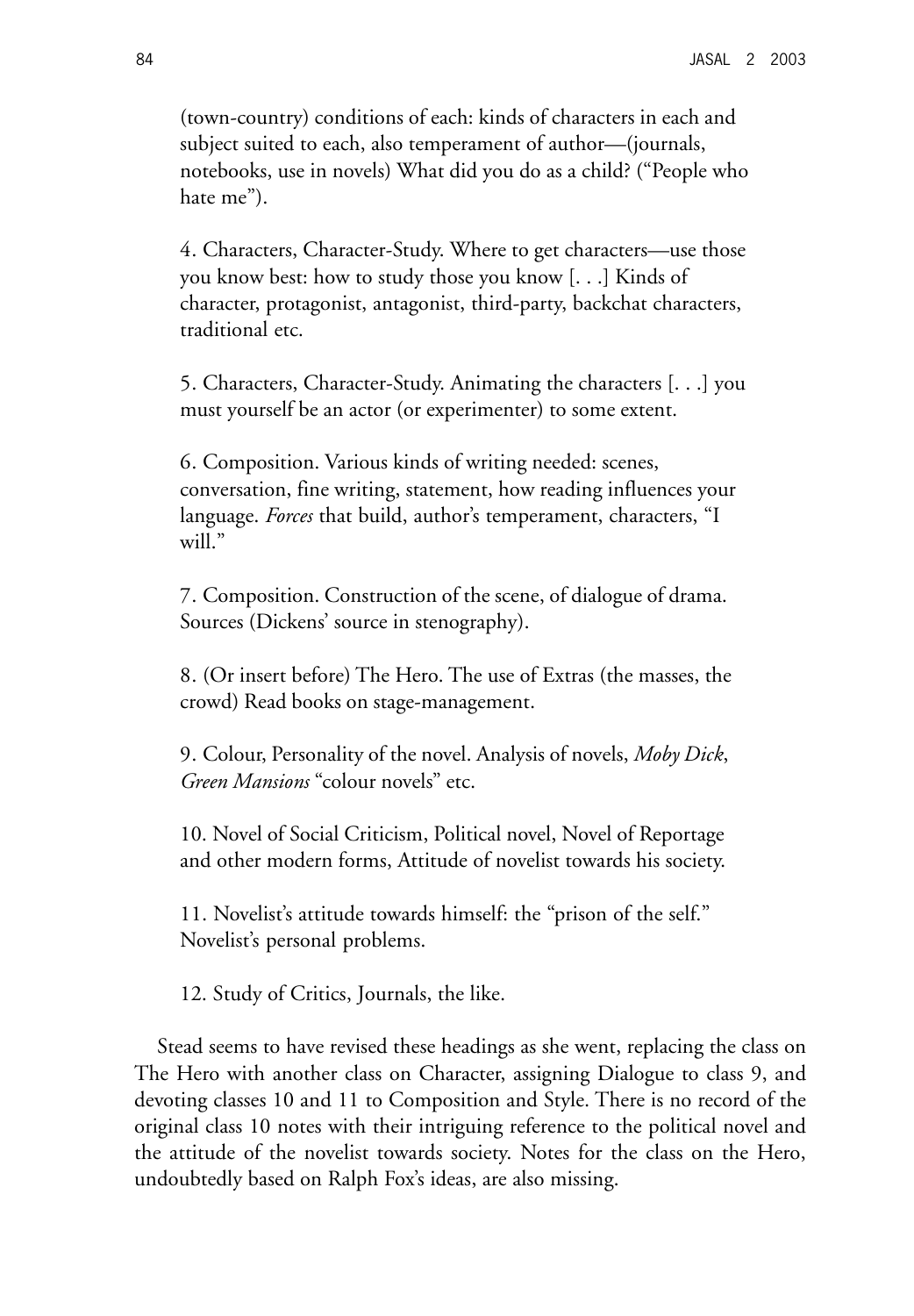In the first class Stead planned to talk to her students about the impulse to write, suggesting that "to express something" was not enough, but that writing needed "to combat something," as well as "to shape something" and "to express self and others." She noted that "to make money" was "the poorest and worst from any point of view." She typed out a long quotation from the Southern United States novelist, Ellen Glasgow, to illustrate the desire to "combat something" as the starting point for the novel (Glasgow claims to have been driven by a desire to combat the sentimentality of novels about the South). This note is then crossed out in favour of Wordsworth's tract on the Convention of Cintra, quoting it from Ralph Fox's *The Novel and the People* to illustrate the way that protest is the source of art (Fox 157).

Stead adds that the combination of revolt and the writer's "interpretation of life" "always end in creation—but first is necessary an analysis of the problem that first attracted attention, of your own small society, and even of yourself chiefly in relation to that society." She supports this by quoting from *The Hollow Men*, a book written by the American communist activist, Mike Gold: "Flaubert's mortal disgust with humanity and contempt for politics was in itself a terrific political gesture. His writing was inspired by his personal revolt" (13). Thus Gold gives a rather broad definition of the political gesture, one that suggests that a communist can find ways to encompass any admired writer as politically sympathetic. Unlike Gold's contemporaries, Flaubert did not have the option of joining the Party and writing proletarian novels.

Fox's and Gold's books were overtly communist, and Stead filtered their ideas, so that the word "communist" never appears in her notes. At the same time, Gold's book makes no claims to teach the art of writing; it is a polemical literary history and attack on the "literary renegades" who have abandoned the Left with the beginning of the Second World War. The book is subtitled, "The Great Tradition: Can the Literary Renegades Destroy It? A Timely Comment on American Literary Trends and Figures Between Two World Wars." Gold's Great Tradition is the proletarian American novel of the 1930s, exemplified by Steinbeck's *The Grapes of Wrath* (1939). He uses "renegade" in the same sense that Stead was to use it as the working title for *I'm Dying Laughing*—for writers, like Dos Passos (and, later, Emily Wilkes/Ruth McKenney) who abandoned the Party.

For her second class, Stead compiled a list of novels that she thought her students should have read. It is firmly based on the European naturalist tradition of the nineteenth century, including Zola, Flaubert, Tolstoy, Proust and Hardy. Novels that are less known today, such as Charles De Coster's *Tyl Eulenspiegel*, or W. H. Hudson's *Green Mansions*, are frequently referenced in Stead's notes. While she does not include *Jake Home*, a novel she admired by Ruth McKenney (the model for Emily Wilkes in *I'm Dying Laughing*), she does reference it in the course notes as an example of the powerful use of direct political material. A second list of books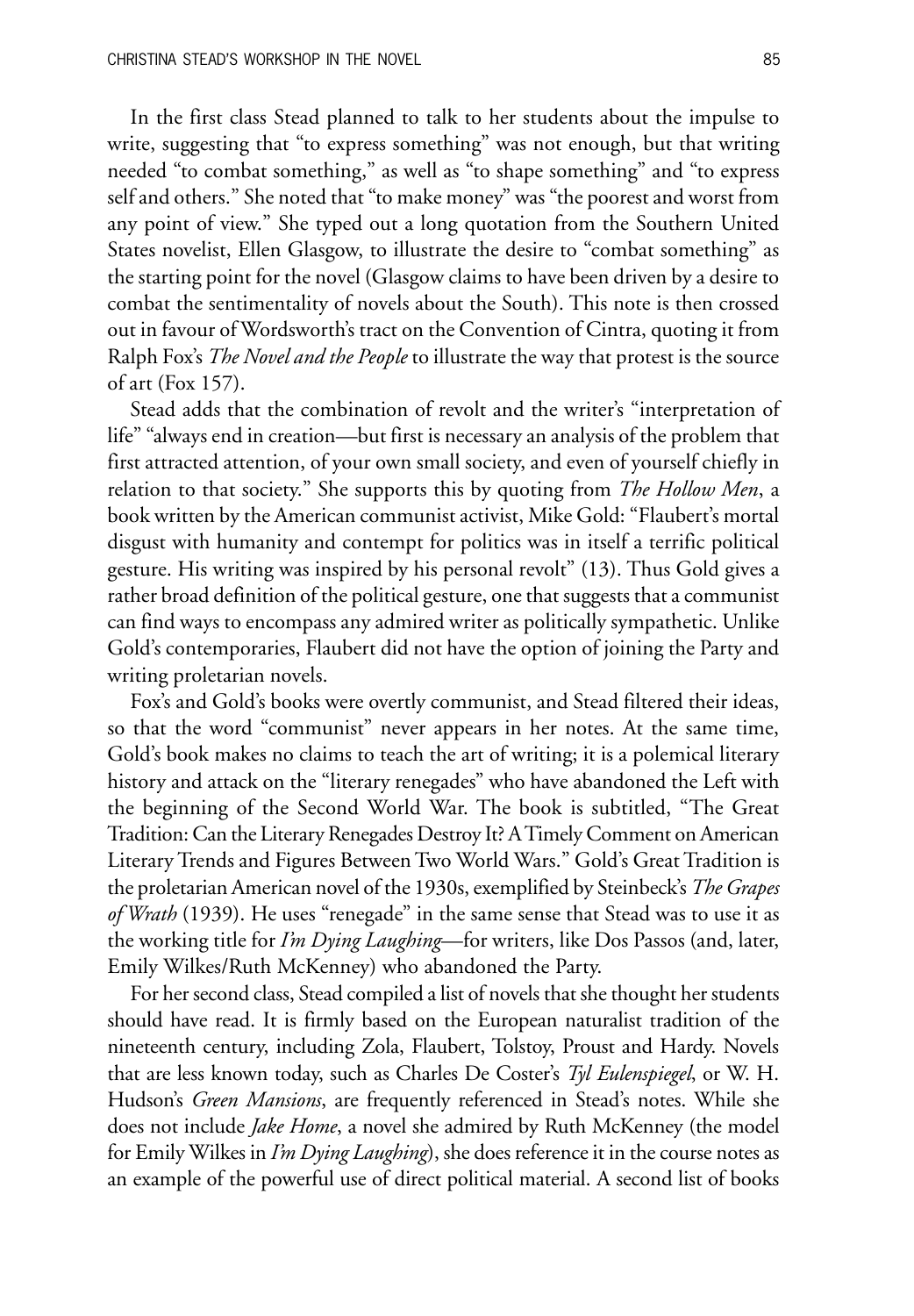about the problems of women's lives—possibly added because several students, as well as the teacher, were writing on this topic—shows how European Stead's literary reading (often in the original French) had been, including works by Ibsen, Chekhov, Diderot, Strindberg, Marie Bashkirtseff and the Goncourt brothers. At the same time, her list does include most of the novels praised by Fox in *The Novel and the People* (though he attacks both Joyce and Proust as reactionaries).

In her notes, Stead advised her students to examine their own prejudices and moral attitudes, and she gave them a long list (alphabetically from A to R) of sources of subjects for novels (scrapbook, real persons in daily life, personal experiences, the classics, police and law records and so on). She comments in detail on Works of Propaganda (F in the alphabetical list of subject sources):

 A writer will perhaps wish to use his talent to put forward in acceptable form his social or religious beliefs. This is also good form or organization for he has then only to go to his own people to get his characters, and he has a firm and comparatively eternal [. . .] standpoint, which will give firmness to his writing and depth to his perception.

She goes on to cite the example of the French writer Georges Bernanos as a Catholic writer who believes in evil and is embroiled in contradiction as a result:

Nevertheless, this writer has great power he can describe for pages states of mind which have the compulsion of delirious fancies and his figures are not what we call superhuman in literature that is, all too human, personages with the intensities of will, vice and frailty which we encounter in our personal loves and quarrels; This intensity is only encountered I believe when the faith of the writer is not only completely absorbed by him but also has taken on his own personal interpretation.

This seems like a paraphrase of Engels on the need for the novelist to absorb his beliefs rather than parade them (Becker 483–5) though Stead deliberately takes a Catholic rather than Marxist novelist as her model. Stead's commitment to the "novel of strife" is evident in the way that "power" and "intensity" are terms of commendation for her.

Even in this first lesson, Stead's notes break into her list of subject sources (M. Proverbs, Sayings) to write:

If you are passionately interested in character above all, you will collect your characters round you, live with them, not only in your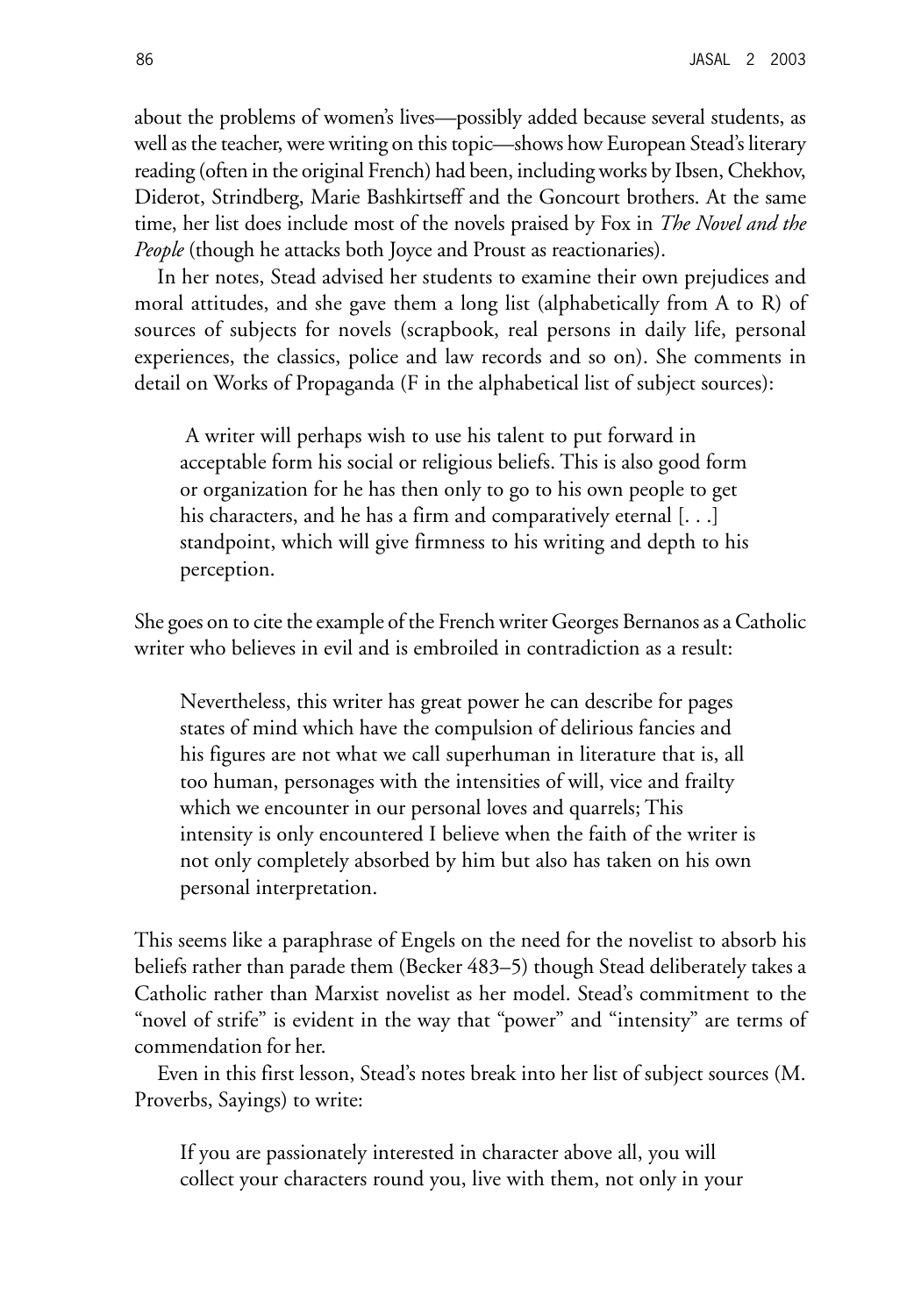heart and mind but actually in life, as much as possible, call them up on the telephone, lead more of a closet life; almost in a phalanstery of characters [. . .]

In the first class on character Stead expanded on this, offering her students:

A golden rule: always draw from a model: keep sketches, keep notes mental or otherwise of people who will serve as models. Do not be ashamed to ring up a model, you can tell him (or not) as you please. [. . .] Characters live within you, to a certain extent. When they are living, use them. If you are "haunted" by a certain person, use that person.

Stead declared that "character is the secret of the novel, remember people come from certain classes [added insert: sex] [. . .] they have jobs and passions. What are they?"

Stead's consistent use of her friends as the source of her characters meant that she lost some of them, and she has been portrayed as an angry and even vindictive person in the biographies. Yet this kind of advice suggests that she might be better seen as an artist who worked from life as a conscious method, even though that might mean the sacrifice of life for art. Many of her comments on friends support the view that Stead lived inside the fictions she was making, even when with friends and relatives who were also her characters.

Stead went to "her own people" to get her characters; as a Marxist, she went to Marxists—Ruth Blake for Letty Fox, Anne Dooley for Nellie Cotter, Ruth McKenney and Richard Bransten for Emily Wilkes and Stephen Howard. This was not the outpouring of a vengeful personality; she saw this as a way to express her own Marxism. As indicated in her comments on George Bernanos, she focussed intently on Marxists like Nellie Cotter and Emily Wilkes in order to draw out the contradictions and paradoxes in their positions. For Stead, this was a form of Marxist art.

"One other important source" for subjects (R marked with a tick against it) was the neglected areas of life, the "tabous and silences":

What is passed over in silence for reasons of various tabous? "Can I speak about it?" " Is there a good pressing reason for speaking about it?" Am I muckraking or have I a superior purpose?

What are the leading new or present types, and situations which are handled badly or without due thought? (e.g. marriage situation, still treated as if monogamous marriage was the rule. Without praise or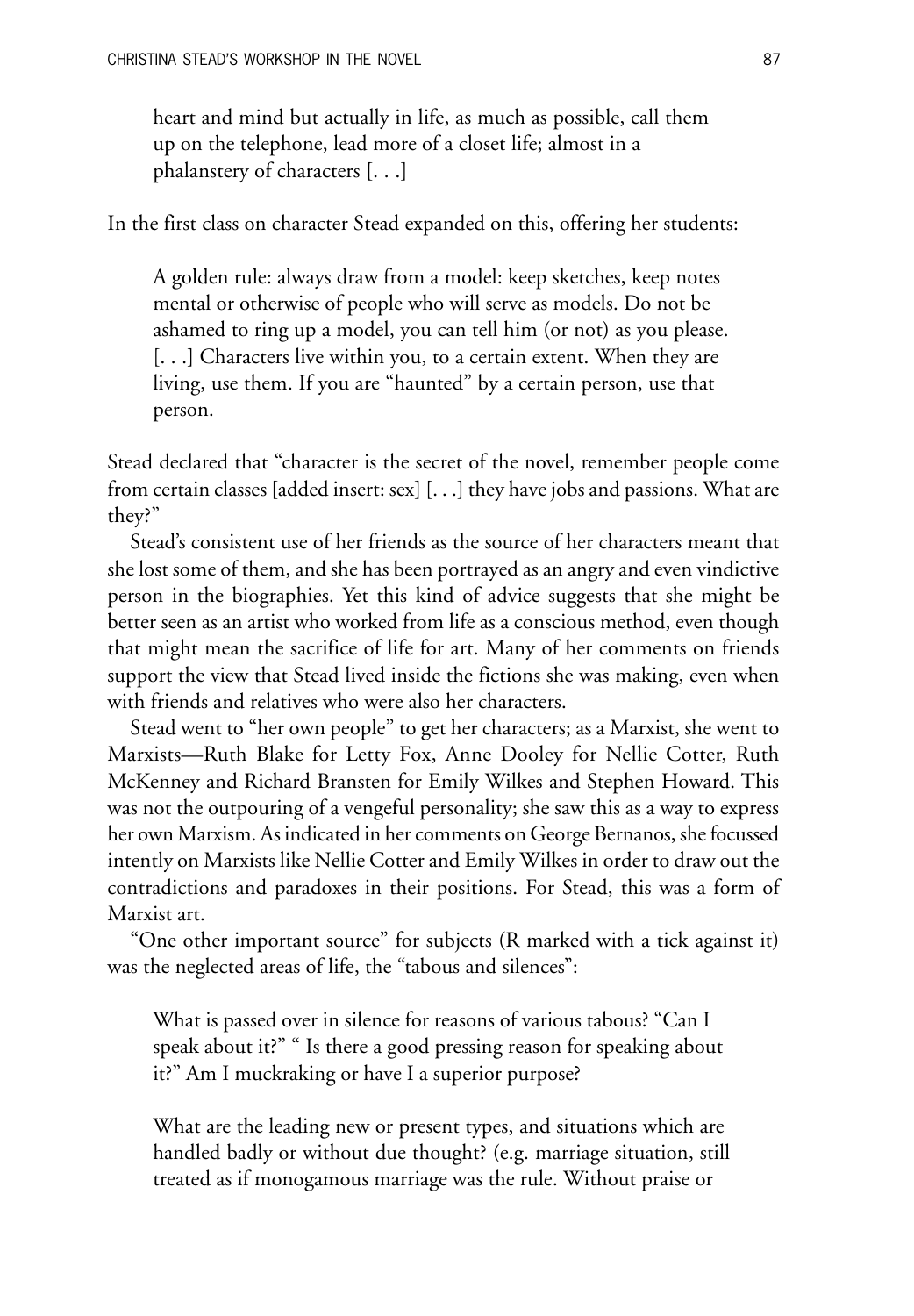condemnation, it must have brought some amazing changes in our social relations. To write short stories about the sufferings and plaints of one party or the other is NOT a treatment of this subject;

Yet what richer than the materials on this subject? Another type untreated—the revolutionary. The new status of women. etc.

At this point in Stead's life, *For Love Alone* (1944) was in the process of publication and she had drafted *Letty Fox: Her Luck* (1946)—two novels that address the taboo of women's sexual desire and promiscuity. *A Little Tea, A Little Chat* (1948) would examine both sexually predatory behaviour and the unpatriotic subject of profiteering in New York during the war. These notes suggest that Stead had chosen these subjects as part of a considered project to address the changing social position of women and its influence on their sexual behaviour.

In the class on Situation, Stead used Georges Polti's *The Thirty-six Dramatic Situations*—evidence, again, of her interest in archetypal models for fiction—and advised students that plot derives from the conflict between characters. She told them to read plays and to list their own characters and setting before imagining these characters in action. She suggests that the writer imagine each character thinking "I will" in order to see the way each is likely to move and respond to others.

In the list of critical references for the students at the end of the course, she includes Constantin Stanislavski's *An Actor Prepares*, Lajos Egri's *How to Write a Play* and George Pierce Baker's *Dramatic Technique*. Stanislavski was particularly important to Stead's writing. He demanded that his actors think their way into the parts they were playing, giving full consideration to the social situations and emotions of their characters. This later became bowdlerized as The Method by American actors, such as Lee Strasberg, with an emphasis on finding the emotional essence of each character, rather than the full range of social elements. In contrast, Stead's use of Stanislavski emphasises the need to place each character in their social situation, including class and gender, as part of a Marxist analysis.

Through all her practical advice, Stead stressed the need for students to understand their own position in relation to their characters, and their characters' positions in relation to the social world. She asked the students to write out their proposition before they began their novels—that is, the central idea "that the author believes," telling them that "if he proves it in his own terms, he is likely to have a good book, even if it does not accord with current philosophy or current conditions."

Clearly, in Stead's eyes, the proletarian novel had become a cliché. Among her notes is a long list (later crossed out) of the themes she found in contemporary American fiction: "Boss-exposure (muckraking): dignitary exposure: popular heroexposure  $[...]$  girl sells sex to fill stomach standby  $[...]$  fight and strike stories, hardluck, relief of hardluck." She was critical of these standards of the social realist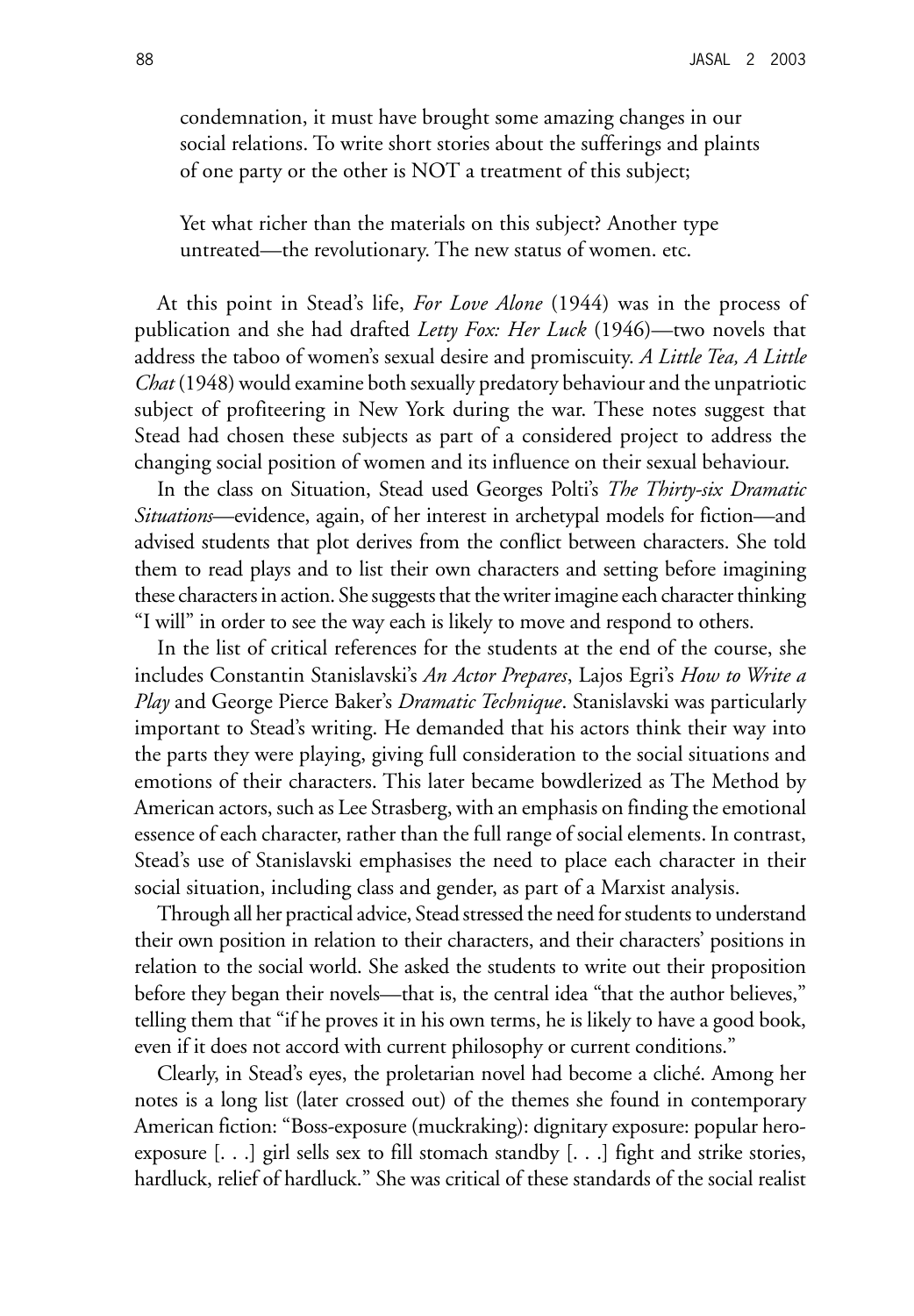novel, clearly aware that this kind of fiction had become a form of cliché by the 1940s.

Stead also talked about various organizational plans for novel projects, such as those of Zola, Balzac, Sinclair Lewis and John Galsworthy. It seems she saw such a plan as a "total inclusion system":

similar in outward affairs to the total recall or "stream of consciousness" method in the single life, unwilling to caricature, even to characterise, some modern writers include everything that is supposed to pass through a person's mind and the smallest things are supposed to have great meaning [. . .] It shows a lack of firmness, of experience and a fear in a changing world (Joyce, Proust, even Sinclair Lewis, John Dos Passos) But the writer cannot work satisfactorily without the power and desire to select.

So Stead (like Fox and Gold) was ready to criticize these great modernists for their indiscriminate detail. When she discussed dialogue, Stead offered a range of examples, criticizing Hemingway's minimalism, in particular, as dull.

When *Letty Fox: Her Luck* was published in 1946 it was attacked by reviewers in the communist press for not having a good, heroic communist character (Rowley 332). By then, the dogmatic communist literary models of socialist realism had caught up with Stead and other Left writers. A. A. Zdhanov's 1934 speech to the First All Soviet Congress of Writers on socialist realism eventually led to rigid interpretations of the artist's role by Party enthusiasts in the West. Stead's attitude to such dogmatism is implied in Nellie Cotter's patronizing advice to Caroline in *Cotters' England*:

Writing's not just a case of self-expression or conscience clearing. The muckrakers did their work. Now we want something constructive. You see, sweetheart, just to photograph a refuse yard with its rats, that wouldn't help the workers one tiny little bit. It would only be glorifying your own emotions. (37)

And it appears in Emily Wilkes's complaint in *I'm Dying Laughing* about the hypocritical puritanism of the Party which refuses to countenance any sexual nonconformism in proletarian characters:

But the Party and you, too, Godfrey, and all the rest of you here, you don't like my serious writing which is about and for the working class because each worker and each Party member shall be the husband of one wife. Thus saith Holy Writ. (79)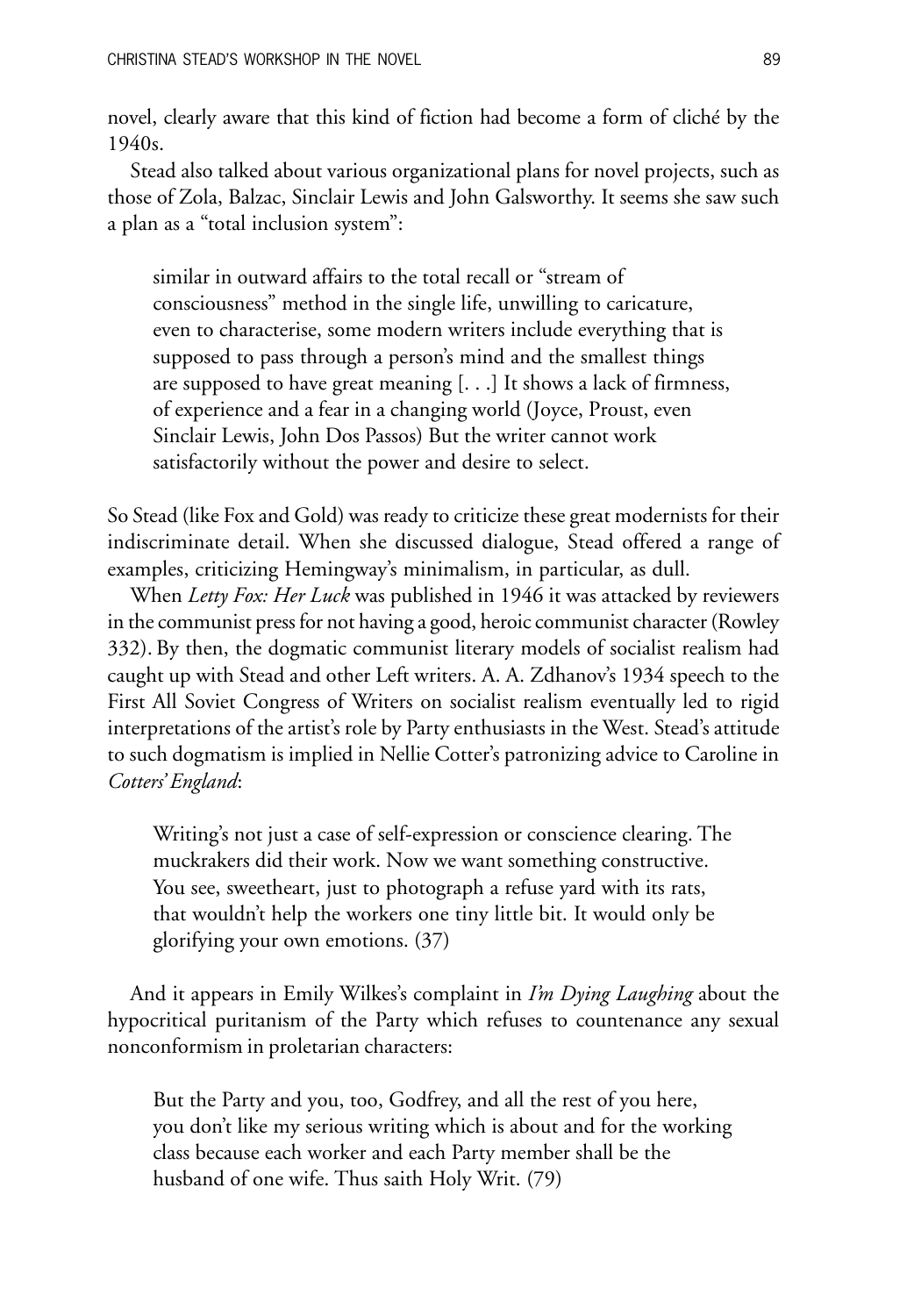While Emily ends as the ultimate Literary Renegade freed from the "narrow petty mumbo-jumbo orthodox views and straitjacket childish loyalties" of communism (382), Stead sympathizes with her early desire to write a truly Marxist novel, rather than the homely comedy that has made her reputation. It is not only that Emily's *Johnny Appleseed* parallels McKenney's *Jake Home* (which Stead admired)—Emily's depiction of wayward sexuality mirrors Stead's own interests. Clearly, Stead understood the complexity of her own position, seeking to remain loyal to a Party whose functionaries refused the analysis she saw as the basis for the writer's art.

It is easy for critics to be misled by crude socialist realist formulations and assume that communist writing is, by definition, simple-minded propaganda. Stead could never be accused of such simplicities, yet her method, as revealed in these notes, suggests that her approach was scientifically Marxist. She wrote from life, as part of this Marxist project, analysing in detail the historical, social and sexual circumstances of her characters. She collected archetypal plots and situations, and she adopted methodical approaches to art from dramatic theorists such as Stanislavski. Despite the biographical insistence that her writing "used" real models, she transformed these models by a conscious process, selecting and shaping their lives to draw out the ironies of her characters' positions. "Uses of the Many-Charactered Novel" offers her most succinct statement of this logic:

this form of novel is all a sidelong critique and mostly ironic. In the man-to-fate-to-man, or man-to-nature novel, the insoluble problems of life are stated in one or two simple moral propositions and from them are resolved. Here, it is not easy to take sides: the reader must draw his own conclusions from the diverse material, as from life itself. The author is not impartial, but not minatory, either.

This form of novel is noticeably philosophic. It cannot be as much an unconscious product as some of the great autobiographic, one or two character novels have been: it is a novel of strife, a world without whose only glimmer is in some philosophic view. Yet, on account of its same vast entertainment possibilities, it easily escapes the accusation of "thesis," the wicket of the wicked critic. (Geering and Segerberg 198)

Stead had neither the interest nor the time to become a Marxist literary theorist, but her comments on novel-writing show that her writing process was fully considered and self-aware. Embedded in her lesson plans, in her letters and notes, and expressed in her novels, is a conscious development of Engels's foundational advice to the Marxist writer—to "shatter the optimism of the bourgeois world" by describing the real relations in that world and refusing "conventional illusions"